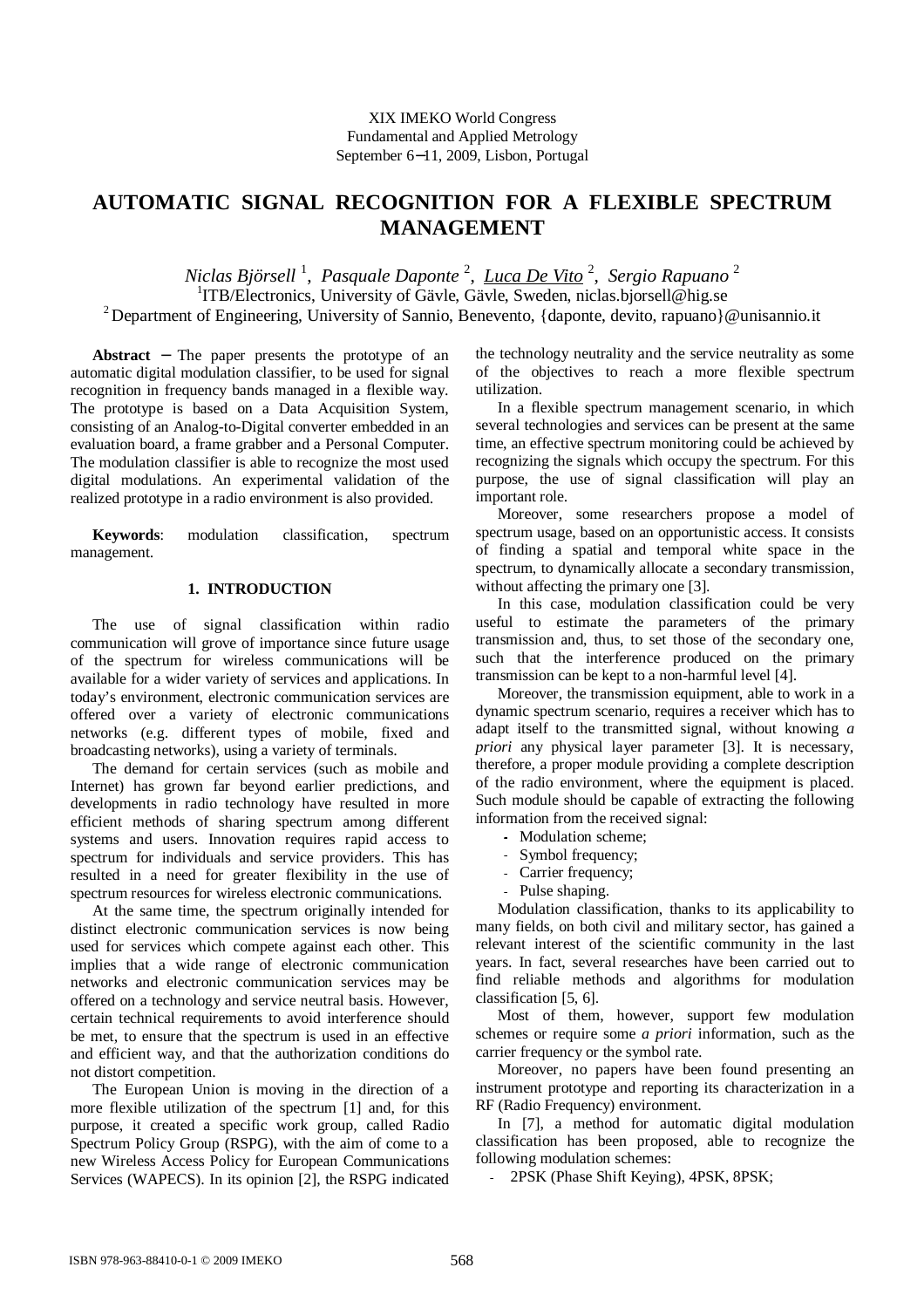

Fig. 1. Hierarchical tree structure of the method for the automatic modulation classification.

- 2FSK (Frequency Shift Keying), 4FSK, 8FSK;
- 16QAM (Quadrature Amplitude Modulation), 64QAM;
- 4ASK (Amplitude Shift Keying), 8ASK,
- several OFDM (Orthogonal Frequency Division Multiplexing) modulations with cyclic extension.

Then, in [8], the method has been improved, in order to support limited-bandwidth signals, which have not been considered in the previous work. A first characterization, carried out in MATLAB environment on simulated signals has been presented, too.

In this paper, the method [8] will be briefly recalled in Section 2. Then, in Section 3, the implementation of a digital modulation classifier prototype, based on the method [8], will be discussed. Finally, in Section 4, the results of an experimental validation phase, carried out in a RF environment, will be provided.

#### **2. METHOD FOR AUTOMATIC MODULATION CLASSIFICATION**

The method used for the realization of the prototype presents a hierarchical structure [8]. The classification is made by computing some features on the signal and testing one by one the features with some thresholds, found experimentally in a calibration phase. At each step of the classification, further information is estimated and added to the previous one, up to the leaf of the tree, where the result is found (Fig.1). Such structure shows good properties, as it allows recognizing with a wide range of modulations, even maintaining a low complexity. The classification problem, involving signals, which are very different each other, is in fact divided into small sub-problems.

The first step allows deciding between single carrier modulations or OFDM modulations. Here, the classification is based on a fourth order normality test [6, 8], operated on the signal samples. It has been demonstrated, in fact, that the OFDM signal, when the number of carriers grows up, tends to have a Gaussian distribution [9].

If the signal has been recognized as single carrier, a second step is carried out, in which an estimation of the instantaneous frequency, by means of the zero crossings, is obtained. Then, by looking at the sequence of the zero crossing time instants, the classification between signals with or without frequency modulation is achieved, as proposed in [10].

Going deep into the tree, at step 3, a decision on whether the signal has one, two or more of two phase levels is made, by evaluating the histogram of the phase hops in the signal. If just one phase is found, the signal is identified as not modulated at all and it is classified as Carrier Wave (CW).

At the steps 4 and 5, the amplitude modulation of the signal is tested, by computing an estimate of the power spectral density of the normalized amplitude of the complex envelope of the signal.

At steps 6 and 7, by looking at the standard deviation of the normalized amplitude of the complex envelope, the method allows selecting between M-ASK, with M>2 and limited-bandwidth 2PSK, and between M-PSK, with M>2 and QAM.

Finally, at step 8, if the signal has been recognized as OFDM, information about the symbol period and the duration of the cyclic extension are extracted from the signal autocorrelation and compared with those specified by the standards, to identify the specific OFDM modulation. In particular, three radio communication standards are currently recognized by the method: the IEEE 802.11g [11] and HIPERLAN (HIgh PErformance Radio LAN) [12] for WLAN (Wireless Local Area Network), and the European digital terrestrial TV (Digital Video Broadcasting – Terrestrial – DVB-T) [13].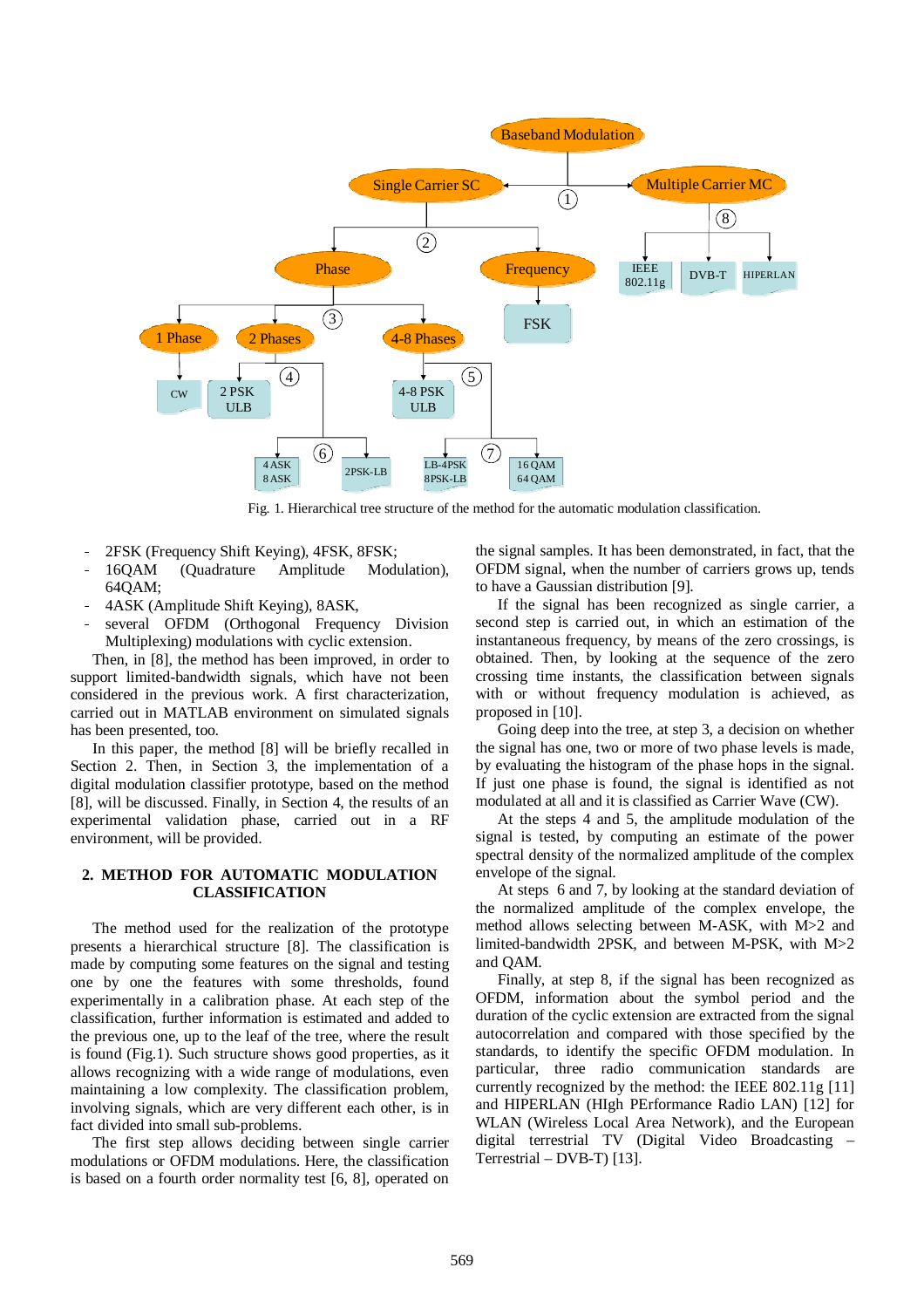

AD9430 evaluation board

Frame grabber PC

Fig. 2. Hardware architecture of the prototype.

# **3. PROTOTYPE OF THE AUTOMATIC DIGITAL MODULATION CLASSIFIER**

Based on the method [8], briefly recalled in the previous section, a prototype of the automatic digital modulation classifier has been realized. The prototype has the hardware architecture shown in Fig.2. It is composed by a Personal Computer (PC), with the addition of an Analog Devices AD9430 Evaluation Board, which operates the analogue-todigital conversion of the input signal and a frame grabber, which allows taking data from the digital interface of the converter and sharing them with a PC. The Analog Devices AD9430 is a 12-bit pipelined Analog-to-Digital (A/D) converter, with a maximum sampling frequency of 210 MSa/s, designed for wireless and wired broadband communication applications.

The software implementation of the prototype has been realized in C++ language under a Microsoft Windows operating system. On the top of the structure (Fig.3), the user commands are collected by a Graphical User Interface (GUI), based on the wxWidgets graphical library [13]. The software core is the modulation classification module, which



Fig. 3. Software modules of the prototype. All modules shown in white have been developed, while the graphical library has been taken from the wxWidgets open source project.

implements the modulation classification method. It operates by using two *ad hoc* created libraries, which contain, respectively:

- DSP (Digital Signal Processing) functions, such as those realizing the FFT (Fast Fourier Transform) and the Hilbert Transform;
- statistical functions, such as mean and variance.

Other modules are the acquisition device driver and a database module (Signal DB), which allows storing the acquired signals in a non-volatile memory.

In addition, a TCP/IP server module has been added to the instrument, such that it can be controlled by remote by an external computer, located in the same network. The features exported by the TCP/IP server include the acquisition and the classification.

In Fig.4, a screenshot of the realized software is shown. Each row of the list is dedicated to a different acquired signal and, on the  $6<sup>th</sup>$  column, the identified modulation is reported.

## **4. EXPERIMENTAL VALIDATION**

In order to evaluate the digital modulation classifier,

some tests have been carried out at the *Center for RF Measurement Technology* of the University of Gävle, Sweden. The measurement setup is shown in Fig.5. Modulated signals have been generated using a Rohde & Schwarz SMU200A vector signal generator. Then, the signals have been given to a Schaffner log-periodic CBL6112A transmitting antenna. A Rohde & Schwarz HE300 antenna has been used to capture the signal on the receiver side, and to give it to a down-converter, realized by the University of Gävle, which is in charge of reducing the frequency to an IF (Intermediate Frequency). A second SMU200A has been used to synchronize the receiving station by generating the local oscillator signal for the downconverter and the clock signal for the ADC on two different channels.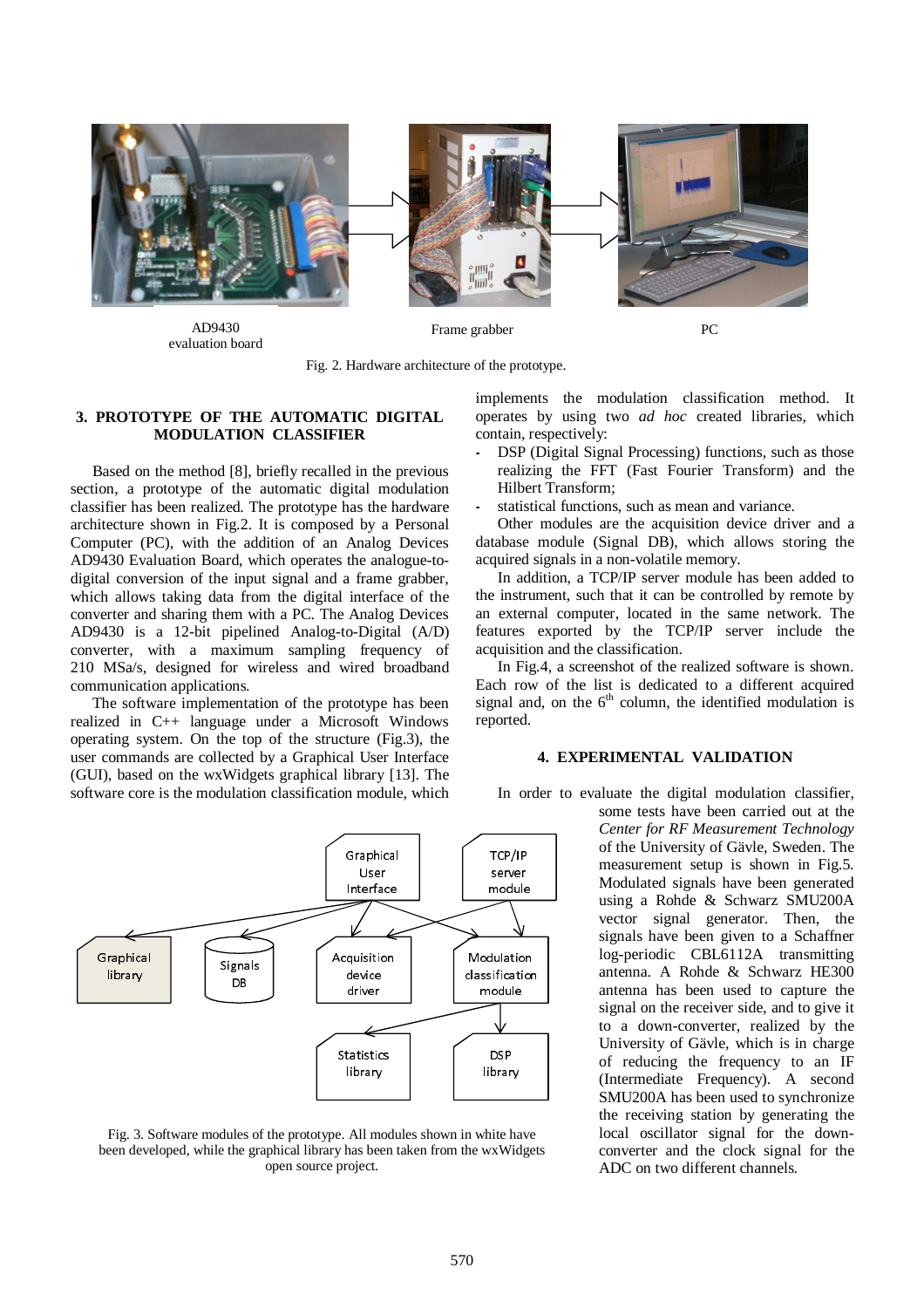| <b>HE</b> ModClass                         |                                 |         |                    |                   |               |                         | $ \Box$ $\times$ |  |  |
|--------------------------------------------|---------------------------------|---------|--------------------|-------------------|---------------|-------------------------|------------------|--|--|
| Capture Analyze Help<br>File               |                                 |         |                    |                   |               |                         |                  |  |  |
| $  \cdot   \cdot  $<br>$ \alpha   \alpha $ |                                 |         |                    |                   |               |                         |                  |  |  |
| Seq. n.                                    | Time                            | Samples | Sample rate [MS/s] | Resolution [bits] | Modulation    | Carrier Frequency [MHz] |                  |  |  |
| 0                                          | Thu Sep 18 2008 11:29:53.531250 | 65536   | 500.00             | 8                 | <b>blMPSK</b> | 19.230770               |                  |  |  |
|                                            | Thu Sep 18 2008 11:29:53.843750 | 65536   | 500.00             | 8                 | <b>bimpsk</b> | 19.230770               |                  |  |  |
| 2                                          | Thu Sep 18 2008 11:29:54.156250 | 65536   | 500.00             | 8                 | <b>bimpsk</b> | 20.833334               |                  |  |  |
| 3                                          | Thu Sep 18 2008 11:29:54.468750 | 65536   | 500,00             | 8                 | <b>bimpsk</b> | 19,230770               |                  |  |  |
| 4                                          | Thu Sep 18 2008 11:29:54.781250 | 65536   | 500.00             | 8                 | <b>bimpsk</b> | 19.230770               |                  |  |  |
| 5                                          | Thu Sep 18 2008 11:29:55.93750  | 65536   | 500.00             | 8                 | <b>bimpsk</b> | 20.833334               |                  |  |  |
| 6                                          | Thu Sep 18 2008 11:29:55.406250 | 65536   | 500.00             | 8                 | <b>bIMPSK</b> | 20.833334               |                  |  |  |
|                                            | Thu Sep 18 2008 11:29:55.718750 | 65536   | 500.00             | 8                 | <b>bimpsk</b> | 20,833334               |                  |  |  |
| 8                                          | Thu Sep 18 2008 11:29:56.31250  | 65536   | 500.00             | 8                 | <b>bimpsk</b> | 20.833334               |                  |  |  |
| 9                                          | Thu Sep 18 2008 11:29:56.343750 | 65536   | 500.00             | 8                 | <b>blMPSK</b> | 20.833334               |                  |  |  |
|                                            |                                 |         |                    |                   |               |                         |                  |  |  |
|                                            |                                 |         |                    |                   |               |                         |                  |  |  |
|                                            |                                 |         |                    |                   |               |                         |                  |  |  |
|                                            |                                 |         |                    |                   |               |                         |                  |  |  |
|                                            |                                 |         |                    |                   |               |                         |                  |  |  |
|                                            |                                 |         |                    |                   |               |                         |                  |  |  |
|                                            | Acquisition completed<br>n.     |         |                    |                   |               |                         |                  |  |  |

Fig. 4. Screenshot of the software GUI.

The test signals have been generated with frequencies ranging in the set {2,110; 2,115; 2,120; 2,125; 2,130} GHz, while the local oscillator frequency has been set to 2,100 GHz. In this way, during the tests, the IFs used were: 10, 20 and 30 MHz, respectively.

The ADC sampling clock has been fixed to 210 MHz, which is the maximum sampling rate available for the A/D converter, thus ensuring to take from 7 to 21 samples per carrier period.

The results of the characterization phase have been obtained under the conditions shown in Table 1. In particular, carrier frequency has been set to 2,120 GHz, local oscillator frequency to 2,100 GHz, symbol frequency to 2 MSymb/s, and sampling frequency to 210 MSa/s. During the generation of signals, a rectangular pulse shape has been used for Unlimited-Bandwidth PSK (UB-PSK) signals, a root raised cosine, with α parameter set to 0,35, for LimitedBandwidth PSK (LB-PSK) and QAM modulated signals, while a Gaussian pulse with BT=0,30 has been used for FSK signals. For FSK modulations, a frequency deviation of 3 MHz has been used.

The amplitude level was set to 18 dBm, for PSK and FSK modulated signals, 16 dBm for 16QAM and 15 dBm for 64QAM.

For each type of modulation, 50 signals have been generated.

In Table 2, the matrix, containing the obtained results, is presented. Each row reports the generated signal type (indicated in the first column) and the percentages of identification of each considered modulation on the other columns. As an example, the UB-2PSK has been recognized properly as UB-2PSK, with a percentage of 84%; it has been recognized as LB-2PSK, with a percentage of 2% and as UB-MPSK, with a percentage of 14 %.



Fig. 5. Measurement setup for the classifier performance evaluation.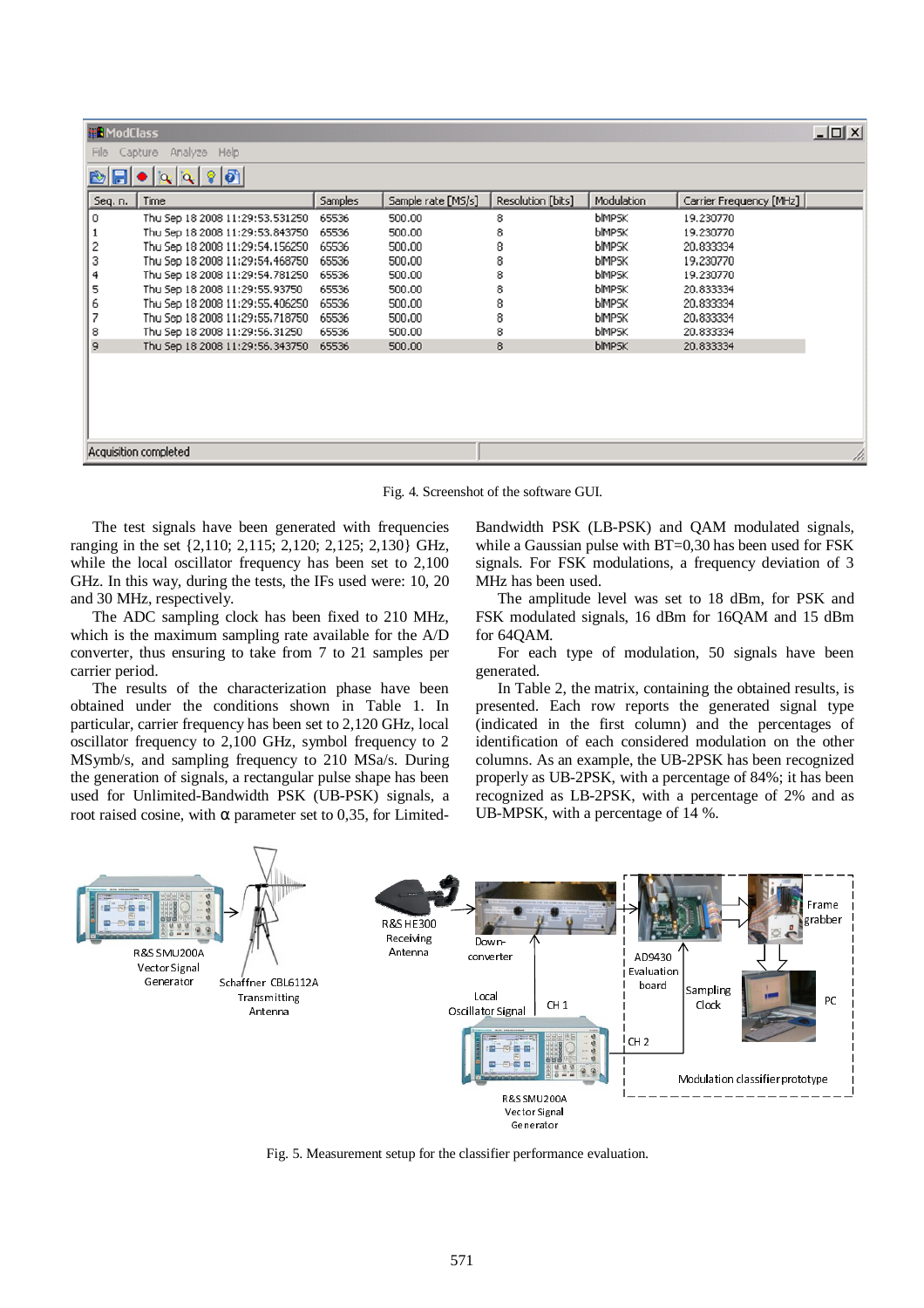|                            | Parameter     | Value                      |  |  |
|----------------------------|---------------|----------------------------|--|--|
| Carrier frequency          |               | 2120 MHz                   |  |  |
| Local oscillator frequency |               | 2100 MHz                   |  |  |
| Symbol frequency           |               | $2$ MSymb/s                |  |  |
| Sampling frequency         |               | $210$ MSa/s                |  |  |
|                            | <b>UB-PSK</b> | Rectangular                |  |  |
| Filter type                | LB-PSK, QAM   | Root cosine, $\alpha=0,35$ |  |  |
|                            | <b>FSK</b>    | Gaussian, BT=0,30          |  |  |
| FSK frequency deviation    |               | 3 MHz                      |  |  |
|                            | PSK, FSK      | 18 dBm                     |  |  |
| Level                      | OAM16         | 16 dBm                     |  |  |
|                            | OAM64         | 15 dBm                     |  |  |

Table 1. Values of the parameters used during the first validation phase.

As it can be seen, all modulations were recognized with high percentages, with exception of the 4FSK. However, in this case, the estimation of the frequency hops has a poor resolution, due to the low ratio between the sampling frequency and the carrier frequency. In fact, there are only 5,25 samples between two zero crossing instants. As a consequence, the frequency hops are too low to be estimated. For the 2FSK signals, the IF oversampling ratio is the same, but the frequency hops are greater than in the previous case, since they have the same frequency deviation as 4FSK signals, but with half of frequency levels.

The results obtained are confirmed by the tests carried out, by changing the carrier frequency in the set {2,115; 2,120; 2,125} GHz, and letting the local oscillator frequency of the down-converter unchanged to 2,100 GHz, thus obtaining IF carrier frequency of 15, 20 and 25 MHz, respectively. (Fig.6). It can be seen that the classification percentage decreases for almost all modulations, when the carrier frequency increases. It can be explained by the ratio of the carrier frequency and the sampling frequency, which is too low to have a good estimation of the instantaneous frequency and the phase hops. This effect is worst in the case of the FSK, where it does not allow recognizing the modulation. Instead, in the case of PSK, it affects just the estimation of the number of levels of the modulation, which is well recognized as PSK.

#### **CONCLUSIONS AND FURTHER WORK**

In this paper, a prototype of an automatic digital modulation classifier is presented. It is a useful instrument to be used in the next generation communication systems based on a flexible and dynamic spectrum access. The hardware and software architecture of the instrument has been described, as well as the result of the validation phase, obtained in a radio environment, thanks to an international collaboration between the University of Sannio, Italy and the University of Gävle, Sweden. The test results, carried out for a wide number of digital modulations, commonly used in today's communication systems, showed good performances in terms of classification percentages, even in a realistic scenario.

Further work is directed mainly to the addition of a software preprocessor to the automatic modulation classifier. Such preprocessor should complete the following tasks:

- To separate multiple signals eventually overlapped on the same frequency band;
- To compensate the distorting effects of the channel, mainly when the channel has a multipath behavior;
- To automatically adjust some parameters of the signal, such as the ratio between the IF carrier frequency and the sampling, in order to optimize the performances of the classifier.

## **REFERENCES**

[1] Commission of the European Communities, "Rapid access to spectrum for wireless electronic communications services through more flexibility", *COM(2007) 50 final*, 2007.

Table 2. The results obtained in the preliminary validation phase. Each row reports in the first cell the modulation type of the test signal and in the other cells, the percentages of identification of each modulation.

| Test signal | Modulation recognition percentages |          |                |                |            |            |            |          |  |
|-------------|------------------------------------|----------|----------------|----------------|------------|------------|------------|----------|--|
| type        | LB-2PSK                            | LB-MPSK  | UB-2PSK        | <b>UB-MPSK</b> | <b>FSK</b> | <b>OAM</b> | <b>ASK</b> | CW       |  |
| LB-2PSK     | 100                                | $\Omega$ | $\Omega$       | $\Omega$       | $\Omega$   | $\Omega$   | $\Omega$   | $\Omega$ |  |
| LB-4PSK     | $\Omega$                           | 100      | $\Omega$       | $\Omega$       | $\Omega$   | $\Omega$   | $\Omega$   | $\Omega$ |  |
| LB-8PSK     | $\Omega$                           | 100      | $\Omega$       | $\Omega$       | $\Omega$   | $\Omega$   | $\Omega$   | $\Omega$ |  |
| UB-2PSK     | 2                                  | $\Omega$ | 84             | 14             | $\Omega$   | $\Omega$   | $\Omega$   | $\Omega$ |  |
| UB-4PSK     | $\Omega$                           | $\Omega$ | 62             | 38             | $\theta$   | $\Omega$   | $\Omega$   | $\Omega$ |  |
| UB-8PSK     | $\Omega$                           | $\Omega$ | $\overline{0}$ | 100            | $\Omega$   | $\theta$   | $\Omega$   | $\Omega$ |  |
| 2FSK        | $\Omega$                           | $\Omega$ | $\Omega$       | $\mathbf{0}$   | 100        | $\Omega$   | $\Omega$   | $\Omega$ |  |
| 4FSK        | $\Omega$                           | $\Omega$ | $\Omega$       | $\theta$       | 10         | $\Omega$   | $\Omega$   | 90       |  |
| 16QAM       | $\Omega$                           | $\Omega$ | $\Omega$       | $\mathbf{0}$   | $\theta$   | 100        | $\Omega$   | $\Omega$ |  |
| 64QAM       | 0                                  | 0        | $\Omega$       | $\overline{0}$ | $\theta$   | 100        | $\Omega$   | $\Omega$ |  |